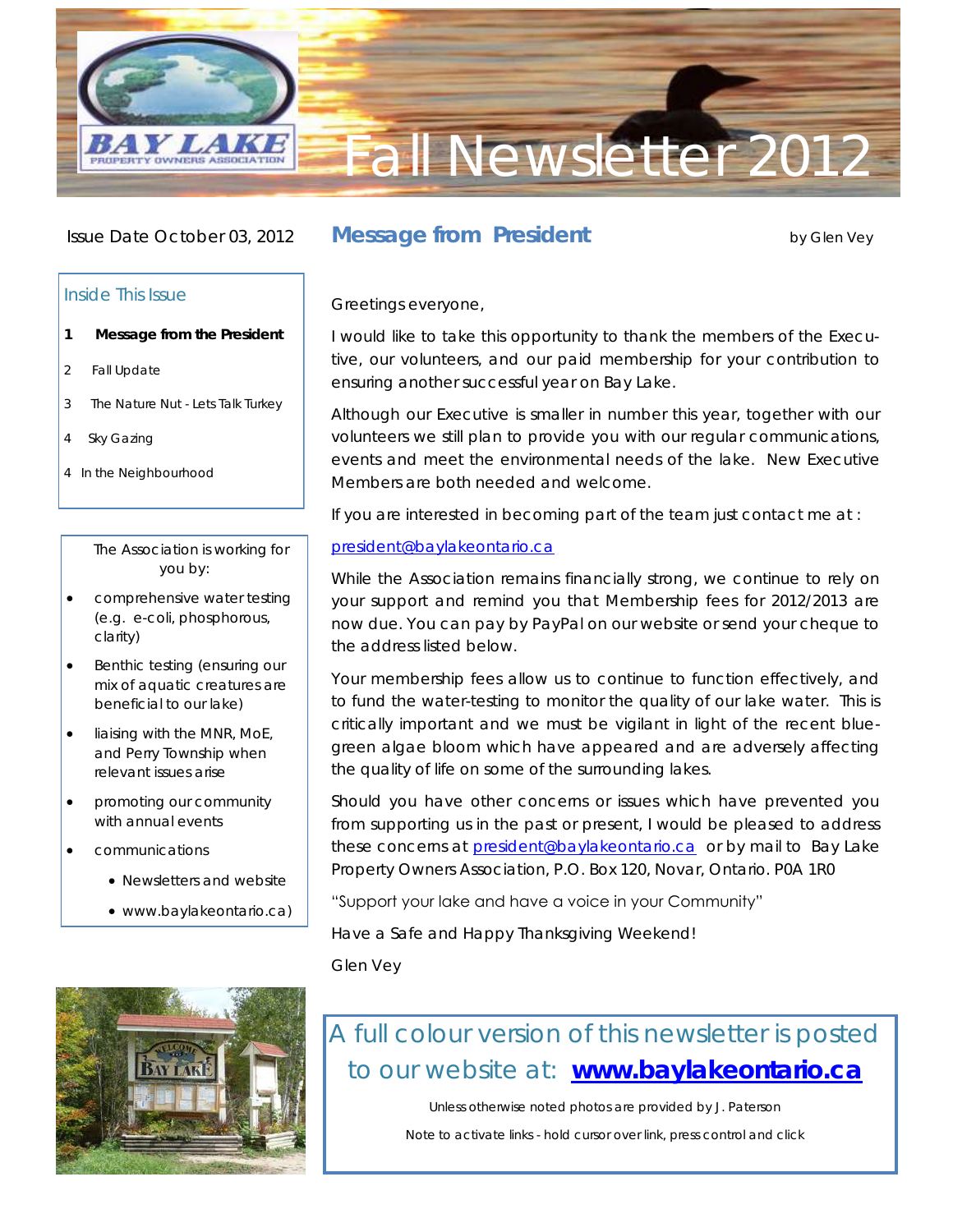# **Fall Update**

**Gravel for North Bay Lake Rd - Update**

Dave Creaser, the roads superintendent for the Township of Perry, recently advised 6 inches of "A" type gravel will be put down on North Bay Lake road at the end of October or the beginning of November. The timing of the work has been scheduled to minimize the nuisance of dust to residents and cottagers of the road before snow falls and removes the problem. In preparation for the work, the town workman have enlarged the turn-around at the end of the assumed roadway to accommodate the large bottom spread vehicles which will be spreading the gravel. Our thanks to the township for their prompt response to the concerns of the residents of North Bay Lake Road.

### **Clearing of Leaves**

Just a reminder not to put leaves or branches into the ditches along the roads around our lake. The ditches can easily clog and prevent drainage resulting the flooding of the road surface.

**MTO Improvement to HWY 592**

In case you didn't notice, we were pleased to see the MTO crew that installed a large new culvert in the area of Hwy 592 that has been prone to flooding in the spring rains. Hopefully, this installation will eliminate the problem.

**No Parking in the Turn Around areas /Leave Room to Pass / Check your 911 number**

We expect snow on our roads before our next newsletter, so we would like remind property owners and visitors, that the township's new larger snow plow needs lots of room to pass and turn around. Vehicles are not allowed to park in the turn around area. Vehicles parked on the road that do not leave sufficient room for the plow to pass could be towed. Also, please take a quick check of your 911 number - the blue and white number assigned to your property - to be sure it is not obstructed .

### **Discouraging Visits from Bears to Your Property**

Please wait until after we have had frost temperatures and perhaps until we have snow before putting up winter bird feeders. You want to be sure that our neighbourhood bears have gone into hibernation before providing bird seed snacks.

Visit the [Bears](http://baylakeontario.ca/?page_id=1193) tab on our website for more information on how to avoid attracting bears, and what to do if confronted by a bear.



Female Monarch Butterfly on Asters



North Bay Lake Rd in Fall Colours



Little East River

MNR Bear Wise - Report a Problem Bear site:

[http://www.mnr.gov.on.ca/](http://www.mnr.gov.on.ca/en/Business/Bearwise/2ColumnSubPage/STEL02_167690.html) [en/Business/](http://www.mnr.gov.on.ca/en/Business/Bearwise/2ColumnSubPage/STEL02_167690.html) [Bearwise/2ColumnSubPage/](http://www.mnr.gov.on.ca/en/Business/Bearwise/2ColumnSubPage/STEL02_167690.html) [STEL02\\_167690.html](http://www.mnr.gov.on.ca/en/Business/Bearwise/2ColumnSubPage/STEL02_167690.html)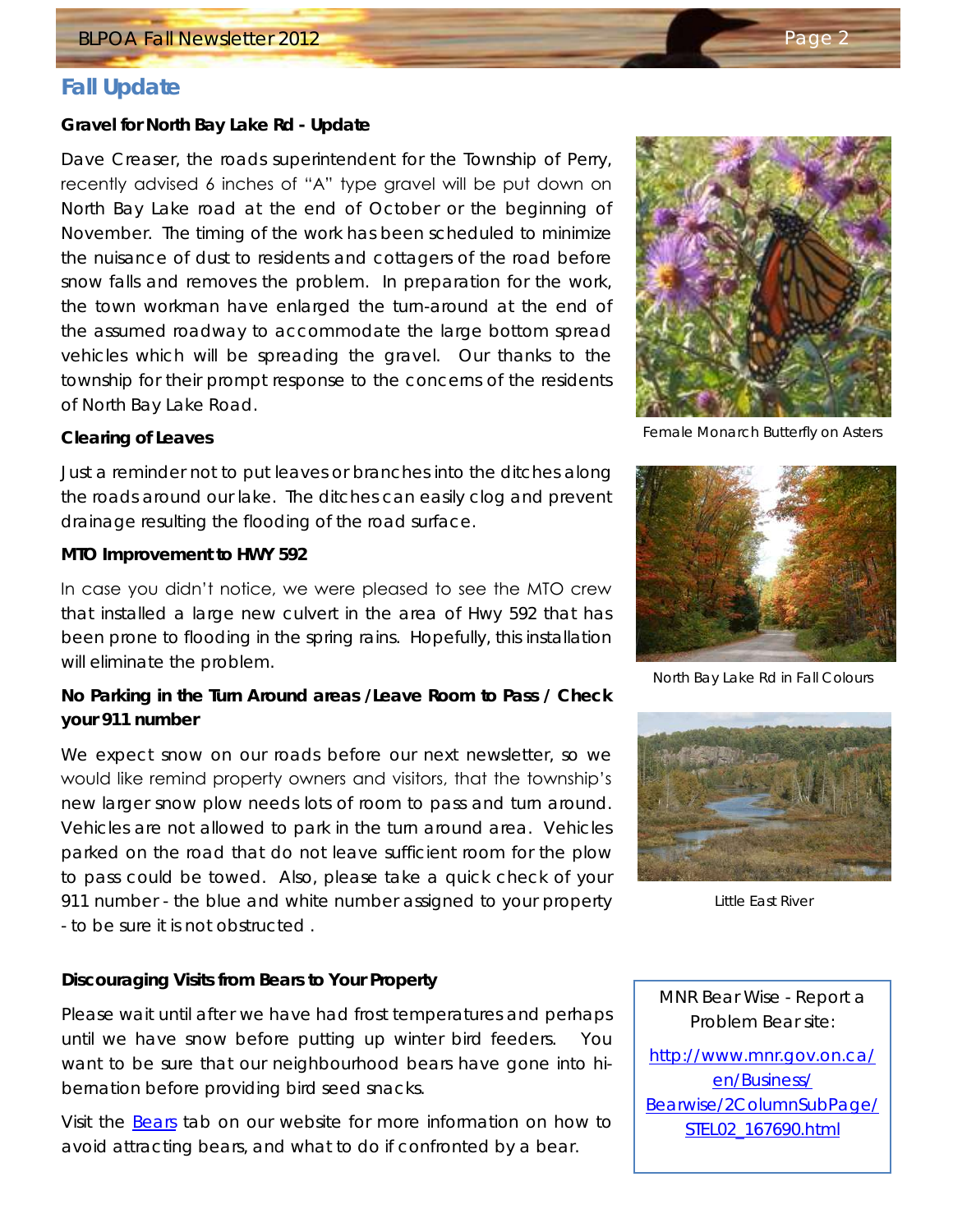**The Nature Nut. by Janice Paterson** 



Male Wild Turkey MNR photo

Wild Turkey Management Plan for Ontario, Ontario Ministry of Natural Resources.

Go to:

[http://www.mnr.gov.on.ca/](http://www.mnr.gov.on.ca/stdprodconsume/groups/lr/@mnr/@fw/documents/document/200271.pdf) [stdprodconsume/groups/lr/@mnr/](http://www.mnr.gov.on.ca/stdprodconsume/groups/lr/@mnr/@fw/documents/document/200271.pdf) [@fw/documents/](http://www.mnr.gov.on.ca/stdprodconsume/groups/lr/@mnr/@fw/documents/document/200271.pdf) [document/200271.pdf](http://www.mnr.gov.on.ca/stdprodconsume/groups/lr/@mnr/@fw/documents/document/200271.pdf)



Raccoon eating eggs Google image

For Information on Wild Turkey Hunting go to: [Ontario Hunting Regulations](http://www.mnr.gov.on.ca/en/Business/FW/Publication/MNR_E001275P.html)

Then select: Wild Turkey

### **Lets Talk Turkey**

Summer is over, the leaves are changing, days are getting colder and many of us are looking forward to gathering family together to celebrate thanksgiving. What would thanksgiving be without the turkey? The domestic turkey at the center of attention on your dinner table is a descendant of a Mexican subspecies of turkey identified by its whitish or pale buffy tips on the upper tail covers and tip of tail. The wild turkey very closely resembles the domestic bird except that these feathers on a wild turkey are a rusty or chestnut colour. Since we now have at least one flock of wild turkeys resident in the woods around our lake, you may get a chance to check the feathers yourself.

Wild turkeys that once flourished in Ontario's deciduous forests were listed as extirpated in Ontario (the term means removed or destroyed completely) since 1902. These birds were once very common in Southern Ontario, and as far north as Simcoe County. Severe winters in the past, often took a heavy toll on wild turkeys, but it was primarily the destruction of habitat -clearing forest for farmlands and urban development, combined with uncontrolled hunting, that wiped out the wild population.

The wild turkey in Ontario is making a come back, thanks to programs that began in 1984, reintroducing wild birds from birds captured in the United States.

The male, or gobbler, weighs in at around 20 lbs. (9.7 kg) and the hen at about half that weight. Wild turkeys breed in the spring but do not build a nest, instead, they use a shallow depression in the ground to lay 10-12 pale buff eggs, spotted with purplish grey. The hen sits on her eggs for 26-28 days. Hungry foxes, raccoons, owls and even snakes can chase her from the nest and destroy her eggs, or prey on the young. If you approach a turkey hen on her nest, she will often abandon the nest. Once the eggs hatch, the hen stays on the ground with her hatchlings, called poults, until they are old enough to fly up into the trees, where turkeys roost at night. Wild turkeys eat acorns, seeds, berries insects and snails.

Milder winters and less snow depth have helped the birds winter survival rate and allowed them to expand further north. As the population of the reintroduced wild turkeys grew and spread, the Ontario Government was able to introduce regulations to allow the hunting of wild turkeys without the risk of over harvesting.

For hunting information see the link to the left.